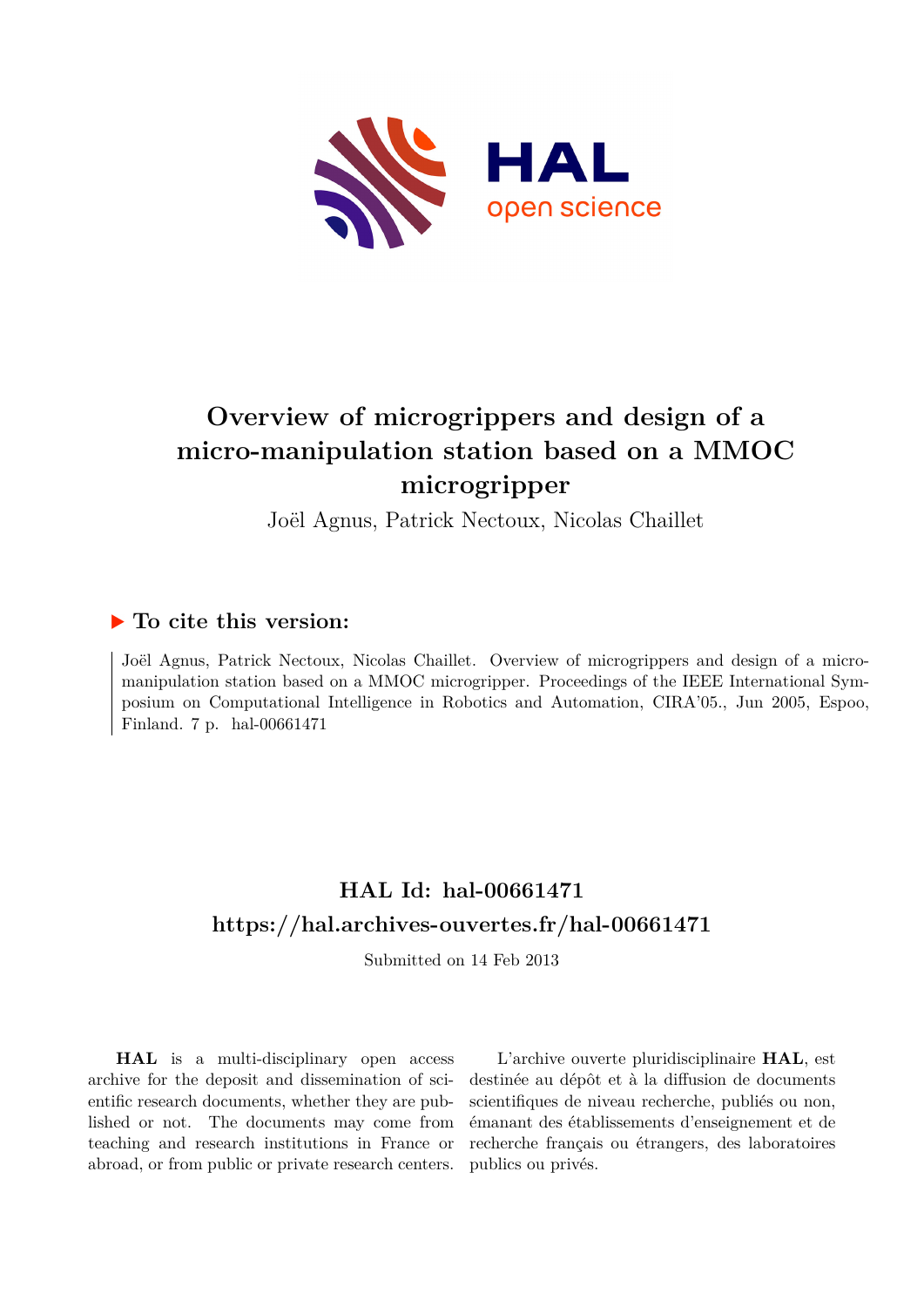# Overview of Microgrippers and Design of a Micromanipulation Station Based on a MMOC Microgripper

Joël Agnus, Patrick Nectoux and Nicolas Chaillet Laboratoire d'Automatique de Besançon *UMR CNRS 6596 - ENSMM - Université de Franche-Comté* 24 rue Alain Savary, 25000 Besançon, France *joel.agnus@ens2m.fr patrick.nectoux@ens2m.fr nicolas.chaillet@ens2m.fr*

*Abstract***— This paper deals with an overview of recent microgrippers. As the end-effectors of micromanipulation systems, microgrippers are crucial point of such systems for their efficiency and their reliability. The performances of current microgrippers are presented and offer a stroke extending** from  $50 \mu m$  to approximately 2 mm and a maximum forces **varying from 0,1 mN to 600 mN. Then, micromanipulation system based on a piezoelectric microgripper and a SCARA robot is presented.**

*Index Terms***— micromanipulation, microgripper, microrobot, piezoelectric, MOC.**

#### I. INTRODUCTION

Pick-and-place tasks are largely widespread operations in the industrial world. These tasks, well controlled for parts of a few millimeters cubes and more, become very delicate when one wishes to handle objects of a few tens to several hundreds of micrometers. At these scales, surface forces become dominating in comparison with volumic forces [1], [2]. If certain classes of objects can be handled by processes which proved a good reliability, in particular vacuum grippers for the positionning of electronic components for instance, manipulators with tightened fingers remain universal, intuitive tools for the user and can address a significant part in the resolution of microhandling problems.

Nowadays, various manufacturers propose micropositionning systems having good characteristics, in particular a submicrometric resolution. On the other hand, relatively few microgrippers are available on the market. We listed a great number of prototypes resulting from laboratories and we still note a strong interest of the scientific community for microgrippers. A justified passion because the field of micromanipulation is far from being dried up and the needs are growing. Indeed, micromanipulation, i.e. handling of objects with dimensions from  $1 \mu m$  to 1 mm, and microassembly concern many domains. Among these fields, we can quote:

- *the assembly* of rigid micromechanical parts such as microgears, optical lenses, microcomponents for the realization of hybrid circuits;
- *the handling of samples* for testing or characterizing them. Indeed, the characteristics of microparts carried out by microtechnology processes could be different

as their counterparts obtained by more traditional processes in a bulk form. When microtechnic parts are produced, it is then necessary to carry out test samples from the same substrate in order to characterize the material thus elaborated;

- *the handling of biological cells* for medicine or biotechnologies, which is often carried out in liquid medium;
- *the surgery* for which certain operations require a precision that the human arm can not reach. It is for example the case for the ophthalmic surgery and the neurosurgery.

Section II gives an overview of microgrippers from research institutes and also from the market. Then, section III presents micromanipulations carried out with a station based on a MMOC Microgripper (Microprehensile Microrobot On Chip) and a SCARA robot.

#### II. TWO-FINGERED MICROGRIPPER OVERVIEW

We list several tens of microgrippers, mainly prototypes resulting from research institutes (see Table I). Some commercial microgrippers are also mentionned which offer is growing up (see Table II). Nevertheless, all of these achievements are rather different the ones from the others and are classified in the following lines according to the principle of actuation used: electrostatic force, thermal effect, magnetic principle, shape memory alloys, fluidic principle, piezoelectric ceramics.

#### *A. Microgrippers from research institutes*

*1) Electrostatic microgrippers:* all these devices use the Coulomb forces present between two charged plates, subject to a difference of potential. In all cases, the system tends to maximize the capacity. However, there are several manners to generate and to use the electrostatic forces. We listed three types of actuation structures made up of:

 *two plane surfaces*: [3] proposes a structure made up of two tungsten beams (200  $\mu$ m long) offering a stroke of 6  $\mu$ m within bistable operation; [4] uses a structure obtained by deployment of two polysilicon plates designed to integrate the electrostatic actuator, the spring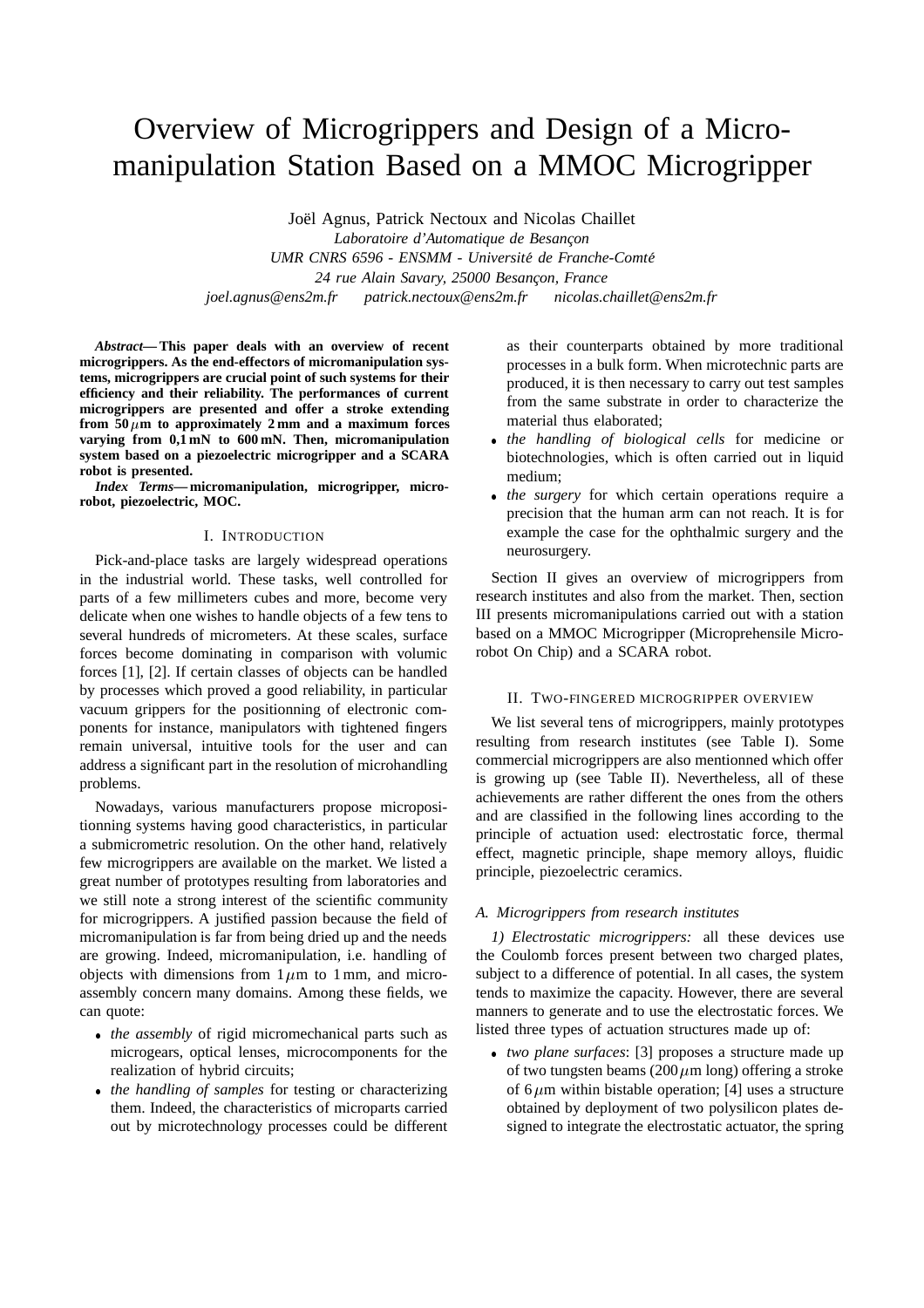TABLE I CLASSIFICATION OF MICROGRIPPER PROTOTYPES ACCORDING TO THEIR ACTUATION PRINCIPLE AND STRUCTURE

| Actuation<br>principe      | Configuration                 | References            |  |
|----------------------------|-------------------------------|-----------------------|--|
| Electrostatic              | parallel surfaces             | [3] [4]               |  |
|                            | comb-drive                    | [5]                   |  |
|                            | <b>Scratch Drive Actuator</b> | [6]                   |  |
| Thermal                    | bimorph                       | [7] [8] [9]           |  |
|                            | local expansion               | $[10]$ $[11]$         |  |
| Thermal<br>and<br>magnetic | bimorph and Lorentz force     | [12]                  |  |
| Shape Memory<br>Alloy      | wire or foil                  | [13] [14] [15] [16]   |  |
|                            | film coating                  | [17]                  |  |
|                            | bulck (monolithic)            | [18] [19] [20] [21]   |  |
| Fluidic                    | pneumatic                     | [22] [23]             |  |
|                            | hydraulic                     | [24]                  |  |
| piezoelectric              | stack                         | [25] [26] [27] [28]   |  |
|                            |                               | $[29]$ $[11]$ $[30]$  |  |
|                            | blade                         | [31] [32]             |  |
|                            | bimorph                       | $[33]$ [34] [35] [36] |  |
|                            | bulck (monolithic)            | [37]                  |  |

beams and the finger tips of the gripper. The initial gap between the fingers is  $100 \mu m$  and a controller, which introduces a limit voltage of "pull-in" dependent on the current position, allows a residual spacing between the tips of the gripper of  $10 \mu m$  for hundred Volts. The author gives a delay time of  $500 \mu s$  to close the gripper and a gripping force of  $50 \mu$ N;

- *interdigited comb-drives*: [5] proposes a polysilicon device. The performances of this microgripper address the handling of very small objects since the amplitude of opening-and-close of the fingers reaches  $10 \mu m$  and generates a force of 104 nN at 50 V;
- *scratch drive actuators (SDA)*: for instance, sixteen SDA elementary actuators equip the polysilicon microgripper in [6]. They are able to move  $50 \mu$  and to generate  $800 \mu m$  at the gripper's tip.

*2) Thermal microgrippers:* the microgrippers actuated by this principle use a dissymmetry which we can be dissociate in two categories:

- *a dissymmetry relating to the thermal properties of two materials*: in other words, this principle consists of a bimorph effect of a bi-material to obtain a deflection at the end of two beams which composed the microgripper. The heating process is usually obtained by Joule effect using a current through the structure. Ref. [7], [8] and [9] describe microfabricated Si-Al bimophs.
- *a difference of temperature, therefore a dissymmetry of dilation, between two areas of a unique material*: this principle, used in [10] and [11], consists to heat up a part of the material to obtain a lateral bending

of a compliant structure. The heating is also obtained by Joule effect through the conductive material but, in this case, it is the dimensions (shrinking of a local part) that impose the electrical resistance, therefore the dissipated power and then a higher local temperature. Some achievements were made by laser cutting [10] or electro-discharge machining (EDM) [11].

The performances in term of deflection vary from  $120 \mu m$  for [11] to 800  $\mu$ m for [9] by the means of a serial configuration. Maximum force available at the end of grippers largely varies from  $15 \mu N$  for a gripper based on bimophs [7] and can reach 5 mN for a gripper with localized thermal expansion [11]. Concerning the dynamics of these grippers, [7] gives an opening and closing time of 60 ms and [11] gives an opening time of 160 ms and 100 ms for closing.

*3) Thermal and magnetic microgripper:* The microgripper described in [12] is interesting because of its dual actuation principle. Indeed, it is not only actuated by a thermal bimorph but also by a Lorentz force. As it is necessary to feed a current to heat the bimorph, the author uses this current which, in the presence of an adequate magnetic field, amplifies the deflection by an additional Lorentz force acts on the frame of the finger.

*4) SMA actuated microgrippers:* shape memory alloys (SMA) are materials which, after permanent deformation at low temperature, return to their initial form by heating. The SMA is able to generate a mechanical work and thus to move a load during the movement to its initial form. Based on this principle, three different kind of structures can be found:

 *grippers made up of a compliant structure*: these grippers use a constrained SMA actuator to generate a mechanical work in order to deform the structure. The latter can be out of steel [13], plastic [14] or silicon [17], [22], [16].

Ref. [22] proposes a four-link structure allowing a parallel movement of the fingers. The actuators are usually Ni-Ti wires, except the realization of [17] for which the actuators are thin film of Ni-Ti-Cu alloy. The principle generally exploited to heat up the SMA is Joule effect caused by an electrical current directly through the conductive alloy.

The stroke of these microgrippers starts from  $110 \mu m$ for the smallest one [17], and can reach 2,5 mm for the largest one [13]. The generated forces are of a few tens of milli-Newton: more precisely, 20 mN for [22] and 40 mN for [17]. These grippers, based on a thermal phase transformation, are rather slow: [14] gives a time of 1,75 s to pick an object and 4,5 s to place it; [15] points out an open-and-close time of 1 s.

 *monolithic grippers*: "monolithic" because they integrate the mechanical structure, actuators, flexible joints and finger tips in the same SMA material.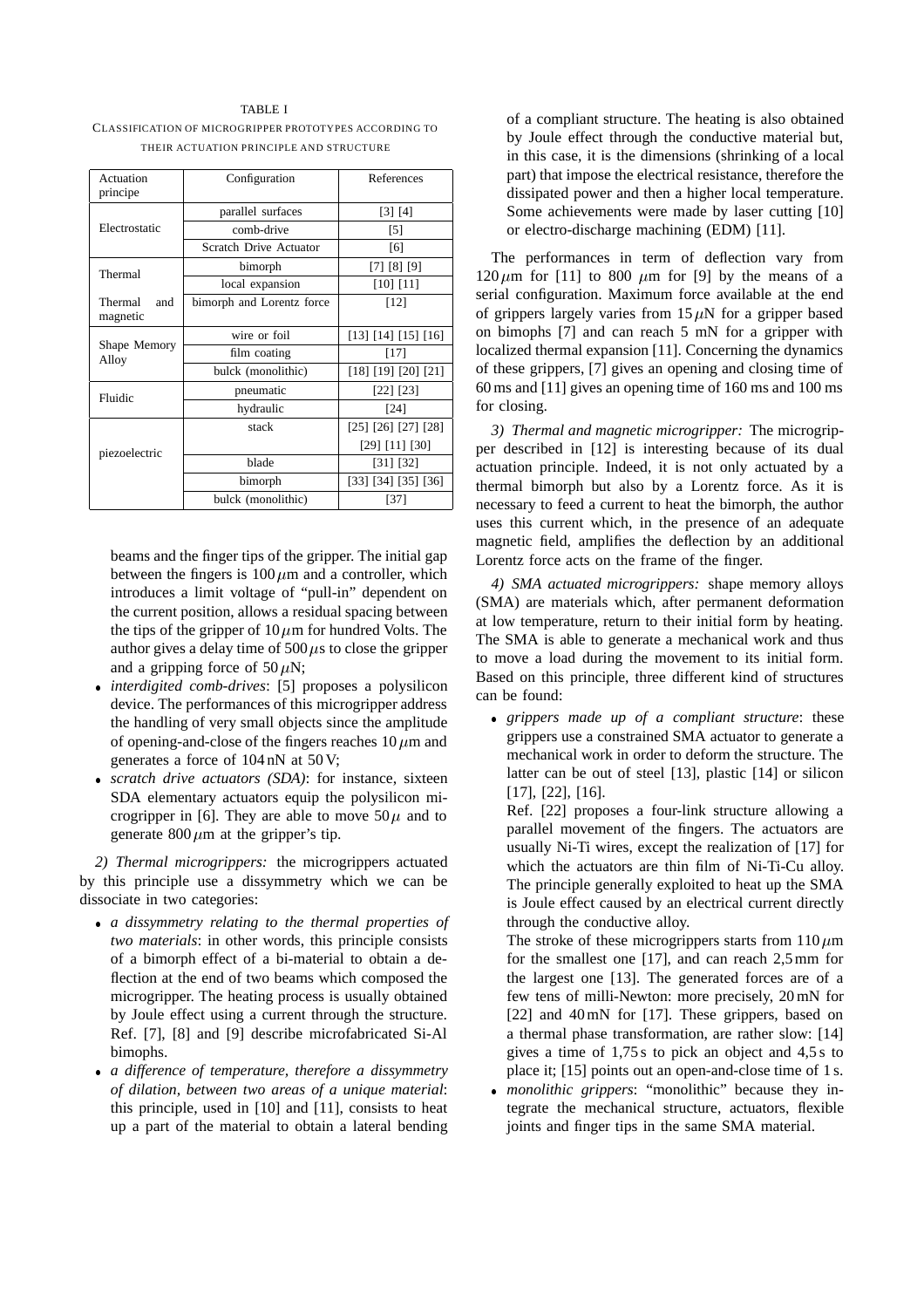A gripper based on a double memory effect is presented by [19]. The open-and-close amplitude of the gripper reaches  $150 \mu m$ . The same author also proposes a monolithic gripper made up of an actuator locally heated and a return spring. An originality of this device is its heating mode which is obtained by a laser beam pointed on the zone of actuation.

Concerning the manufacture techniques of these monolithic grippers, a technique usually used consists in cutting out the structure by EDM in fine Ni-Ti alloy plates.

 *compliant structure actuated in an antagonistic way by SMA*: antagonistic structures are proposed by [18] and [20]. These structures are also called "differential" or "push-pull": an actuator is used for closing the fingers and a second for the opening. The actuators use the one-way memory effect material and the flexible joints of the structure exploit the super-elasticity of shape memory alloys, which has an apparent elastic strain much more important than metals and have a better stability in time than polymers (in particular concerning the creep). This type of differential structure also has the advantage of accelerating the openand-close time: it is of 0,5 s for [18] and 332 ms for [20] (i.e. 32 ms for the opening and 300 ms for closing, which corresponds to the cooling phase).

Ref. [21] presents a monolithic and antagonistic prototype of microgripper founded on a localised shape memory effect. The latter is obtained by an adequate heat treatment (by laser) of a zone which one wishes to make active. Thus, an electrical current undergoes a higher temperature in the whole structure but only the treated and pre-stressed zone tends to return to its memorized form and generates a force useful for the movement of the structure.

*5) Fluidic microgrippers:* these grippers exploit the pressure of a fluid to generate the deformation of flexible parts which allows the opening and the closing of the fingers. This actuation principle which gives a great density of energy, makes possible to consider large deformations and important forces. We classify the prototypes according to the nature of the fluid used, a gas or a liquid that conduct to:

 *pneumatic grippers*: in the presented example, the pressurized gas is the air. [23] uses a conventional piston to actuate a deformable four-links structure ensuring parallel open-and-close of the fingers. The mechanism, made out of aluminium, is machined by conventional techniques. This device allows a stroke of  $1200 \mu m$  for a pressure of 1 Bar and a gripping force of 1400 mN for 2 Bar.

Ref. [15] presents a monolithic push-pull configuration microgripper made up of two pistons, one for the opening and the other for closing, and of a flexible four-links structure to amplify the parallel movements of the fingers. All these elements are made by microfabrication either in silicon by Reactive Ion Etching (RIE) or in a resin (SU8) by a UV Deep Lithography process. This gripper offers stroke of  $600 \mu m$  and a blocking force of 10 mN for a pressure of 120 mBar. The dynamic behavior is quite good since the authors point out an amplitude of the finger motions of 500  $\mu$ m at a frequency of 150 Hz.

 *hydraulic grippers*: [24] presents a prototype using an hydraulic principle with mercury as the fluid. The displacement of the piston is generated in this case by a rise in temperature of the fluid in a deformable chamber. The heating is obtained by the mean of a laser source on an interface in contact with the mercury fluid. The actuator thus made up deforms a final acrylic resin body.

*6) Piezoelectric microgrippers:* the abundant litterature dealing with piezoelectric microgrippers attests that piezoelectricity is one of the most used actuation principle. Indeed, piezoelectricity offers considerable advantages: a great speed and overall a high resolution. Very early in comparison with the needs in micromanipulation, we can quote the patent described in [38] who proposes in 1986 a structure with two fingers made up of piezoelectric polymer bimophs. The main existing prototypes were classified in three categories, according to their structure of actuation:

 *grippers with compliant structure deformed by a piezoelectric actuator*: the majority of the authors use commercial piezoelectric stack [25], [26], [31], [29], [27], [30]. Ref. [32] and [11] exploit transverse strains of a piezoelectric blade. These strains are then amplified, typically by a coefficient of 20 up to 50, in order to obtain significant displacements at the end of the finger tips of a few tens of micrometers to several hundreds of micrometers. The microgripper described in [11] offers a stroke of 60  $\mu$ m whereas the prototypes given in [26] and [30] reach the millimetre of excursion.

Whereas the deformations are amplified, the gripping forces are largely reduced compared to the force generated by the actuator. The range of the gripping force varies from 8 mN for [25] to 600 mN for [29], which remains sufficient to handle submillimeter objects.

The amplification systems are often carried out in metallic materials (Ti, Al, Cu, etc.) but can also be out of glass [31] or silicon [32]. An original compliant structure with variable stiffness by actuating a more rigid flexible joint is proposed in [32]. More traditional, the gripper described in [30] uses a compliant structure equiped with a four-link mechanism which allows a parallel open-and-close.

The fabrication techniques are as varied as used materials: the structures either are cut out in plates by conventional techniques, laser machining and EDM, or produced by electroforming [28]; glass is photo-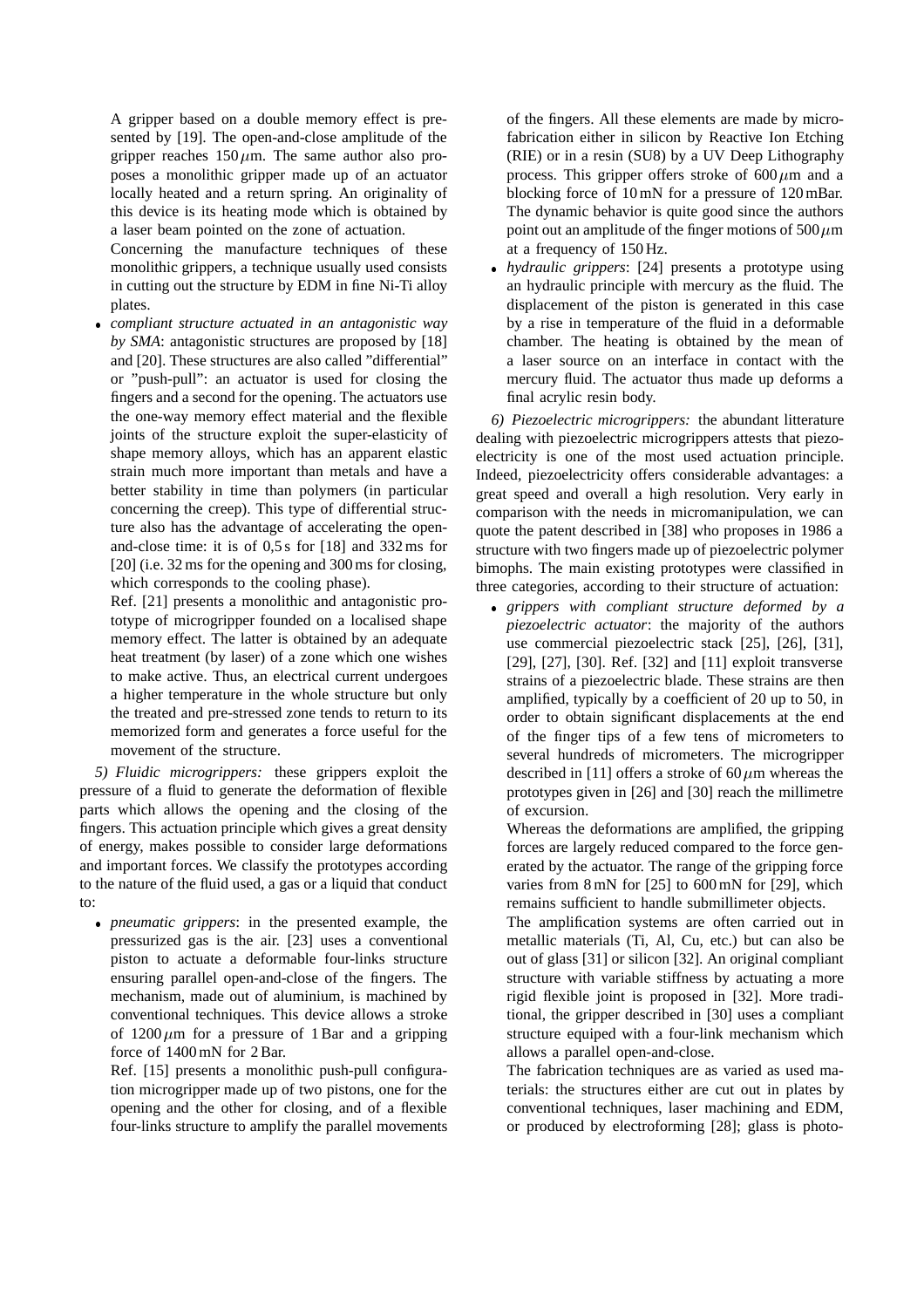structured and silicon is machined by microtechnology techniques.

 *grippers made up of piezoelectric bimorphs*: their operating principle is based on the deformation of two beams, mechanically interdependent one of the other, fed by electric fields so that a first blade contracts whereas the other extends thus causing an deflection from the beam.

For the fabrication of these grippers, [34] and [35] use commercial piezoelectric bimophs on which they add steel-stainless finger tips. The gripper of [36] is equipped with two PZT/brass bimophs whose end of the beams play the part of finger tips. With regard to the performances, the grippers of [34] and [35] respectively reach 400  $\mu$ m for a voltage of only 30  $V$ and  $600 \mu m$  with  $50 V$ . Lastly, these grippers have a low rigidity but can generate a force of 20 mN.

 *monolithic microgrippers with localized deformations*: in this category we can quote the original realization given in [37], the only one with being completely monolithic among the piezoelectric microgripper. Indeed, it integrates the functions of actuation, amplification and finger tips, the whole carried out in a massive piezoelectric ceramics plate (typically with 0.5 to 1 mm in thickness). Its operating principle is the following: distributed electrodes on each face of ceramics are supplied to extend and contract locally a flexible structure by the means of elastic hinges. The structure is studied to obtain a substantial amplification of the movement of the fingers.

Concerning its characteristics, its rigid structure makes it possible to obtain forces of 100 mN and the maximum excursion of the fingers of  $36 \mu$ m.

#### *B. Commercial microgrippers*

Whereas many achievements of microgrippers result from research institutes, one can note that there is not a very abundant commercial offer. Table II gives a non-exhaustive list of the microgrippers we found on the market.

Among the physical principles used, piezoelectricity obtains a large score with four specimens out of eight:

- PiezoSystem Jena proposes a compliant structure actuated by a piezo stack;
- the gripper principle sold by Kleindiek Nanotechnik and Klocke Nanotechnik consists of contact interaction for coarse movements and of a linear deformation for fine movements. There is a difference between these two achievements: the first manufacturer uses in his applications actuators based on rotary motors and the second on linear motors;
- finally, the gripper "MG-1000" proposed by Preiser Scientific exploits the American patent n<sup>o</sup> US 4 610 475 [38] which describes a gripper made up of two piezoelectric polymer bimorphs.

| <b>TABLE II</b>          |  |  |  |
|--------------------------|--|--|--|
| COMMERCIAL MICROGRIPPERS |  |  |  |

| Actuation     | Configuration    | Firm (country)            |
|---------------|------------------|---------------------------|
| principe      |                  | Reference                 |
| thermal       | local expansion  | MEMS PI (D)               |
|               | of Si compliant  | Zyvex (USA)               |
|               | struture         | "Bent Beam Gripper"       |
| magnetic      | DC micromotor    | Preiser Scientific (USA)  |
|               |                  | $MG-2"$                   |
|               | sync. micromotor | Bartels Microtechnik (D)  |
| piezoelectric | bimorph          | Preiser Scientific (USA)  |
|               |                  | "MG-1000"                 |
|               | stack            | PiezoSystem Jena (D)      |
|               |                  | $``S-805-00"$             |
|               | "stick-slip"     | Kleindiek Nanotechnik (D) |
|               | and              | "Omega Gripper"           |
|               | linear           | Klocke Nanotechnik (D)    |
|               | deformation      | "NMG-S Planar Gripper"    |

The grippers made by the MEMS Precision Instrument company use the thermal expansion to actuate a compliant structure made in polysilicium or crystalline silicon. These microgrippers, very compact, offer a stroke of  $35 \mu m$  and also have a quite large choice of finger tips.

Two more traditional microgrippers use electromagnetic motors. These two products are different by the use of DC motors (and encoders) for gripper "MG-2" from Preiser Scientific whereas Bartel integrates a synchronous micromotor. In both cases, the rotational movement is converted into a linear movement to deform the flexible structure of the gripper.

#### *C. Conclusion of the overview*

In conclusion, let us compare the performances of the microgrippers with two tightened fingers previously presented. The figure 1 locates all the grippers for which strokes and maximum gripping forces are known. With the exception of two electrostatic grippers, we note that essential offer is located for ranges of maximum stroke extending from  $50 \mu m$  to approximately 2 mm and the maximum gripping forces varying from 0,1 mN to 600 mN.

It is not necessary to oppose a category of microgrippers to another. Each structure, each principle of actuation have advantages in a given configuration. However, we note that the majority of the presented microgrippers offer one degree of freedom, namely open/close motion of the fingers or, in the best case, two degrees of freedom when the two fingers are controlled independently. This type of grippers allow to grip, to hold and to release an object. The displacement of the gripper in the workspace is usually ensured by the degrees of freedom of the robot. It then seems interesting to extend the basic functionalities of a microgripper (grip, hold and release) towards new functionalities like the orientation of an object between the finger tips of the gripper.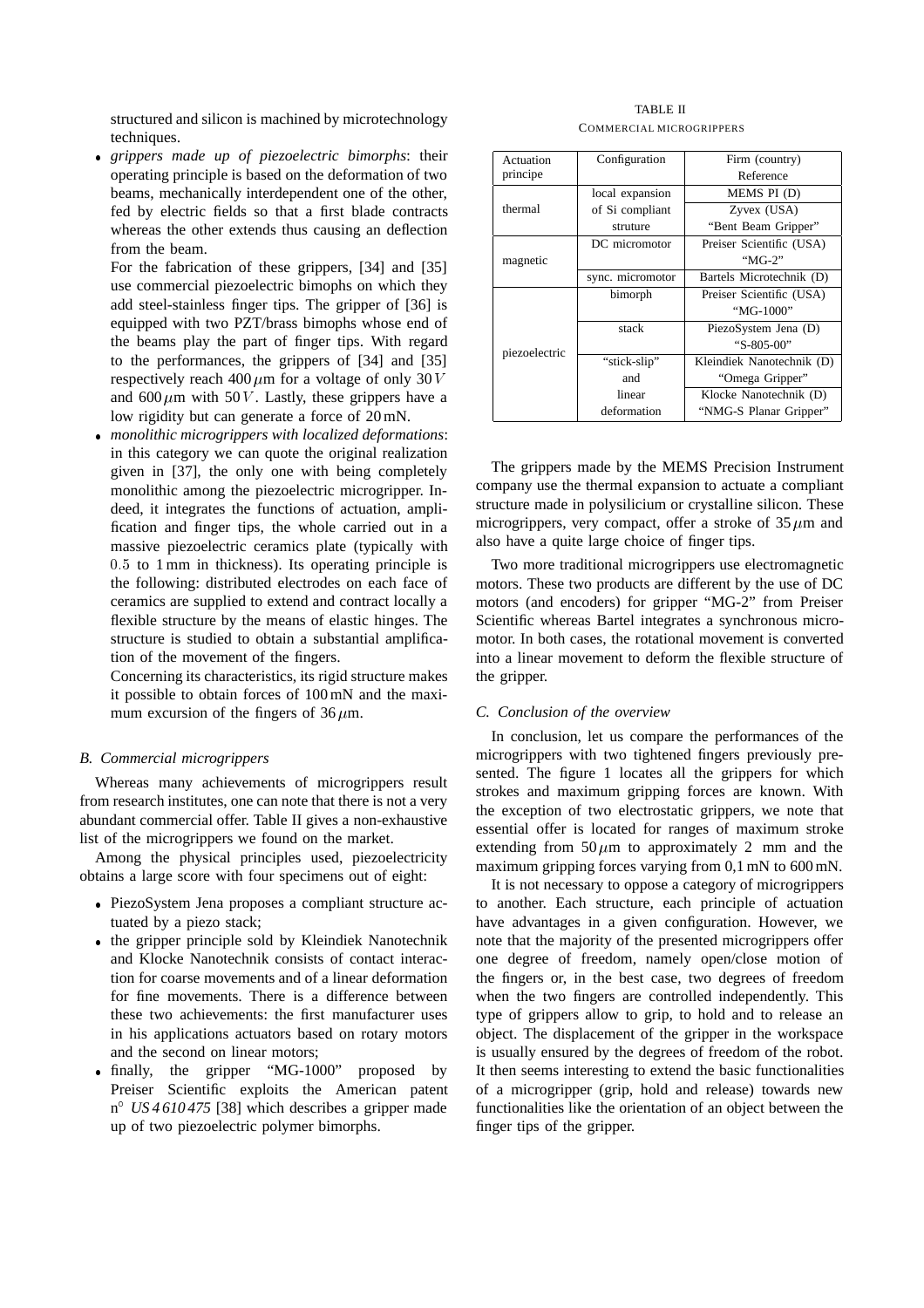

Fig. 1. Performances comparison of several microgrippers.

#### III. A MICROMANIPULATION SYSTEM

#### *A. The four DOF MMOC microgripper*

The MMOC prototype developed at *LAB* is encapsulated in a compact case. On Fig. 2, the actuators - two piezoelectric bimorphs whose dimensions are 13 mm long, 1 mm wide and 0.4 mm thick - are integrated in a LEMO $^{\circledR}$ connector - 43 mm long and 12 mm in diameter - from which emerges the useful parts, i.e. the finger tips - 12 mm long and 0.2 mm thick - that are in contact with the manipulated objects.

The performances of such a microgripper (MMOC) are the following:

- the measured strokes of open/close motions and up/down motions are respectively 320  $\mu$ m and 400  $\mu$ m for 100 V;
- the estimated blocking forces on each end-effectors tips are 55 mN in gripping (open/close) and 10 mN in insertion (up/down) for 100 V. These estimations were obtained using a finite element modelling;
- the measured resonance frequencies are 1070 Hz for gripping motion and 450 Hz for up-and-down motion.



Fig. 2. MMOC Microgripper (left) and finger tips (right).

The geometry of the finger tips can be adapted to the shape of the objects to manipulate, and their material to the required application. The left part of Fig. 2 presents several of those finger tips, made of Nickel, obtained with LIGA machining. A micro-tools changer has also been developed in order to automatically change the finger tips using the same actuator [39].

In summary, the important features of this new microgripper are the number of mobilities, the easy adaptation of the finger tips to the need, the easy plug-and-remove using a standard packaging, and then the easy integration in systems such as a manipulation station. Our microgripper is compared to the overview in Fig. 1.

#### *B. The RP-1AH industrial Robot*

The RP-1AH is an ultra compact SCARA robot with a deforming parallelogram architecture (see Fig. 3). The main specifications are as follow:

- a repeatability of  $\pm 5 \mu m$  in X and Y direction,  $\pm 10 \,\mu \text{m}$  in Z direction and  $\pm 0.02$  ° in  $\theta$  axis;
- a high speed operation: a cycle time of 0,28 s (100 mm per 25 mm):
- a motion range of 150 mm in width (B), 105 mm in depth (A) and 30 mm in height (E). This area is equivalent to A5 size.



Fig. 3. The RP-1Ah from Mitsubishi.

*C. The micromanipulation station*

The hardware of this station (Fig. 4) is composed of:

- an industrial RP-1AH robot;
- the MMOC gripper with its high voltage interface;
- a PC computer equipped with a National Instruments card (PCI-6733) to drive the microgripper, and with a serial RS-232C port to communicate with the robot;
- several compliant tables giving secure workspaces to avoid damages of the microgripper;
- vision systems based on two cameras (above and side view) with a video monitor which allows a visual feedback.

The software architecture is based on two master-slave applications. The slave program running on the robot controller waits for commands transmitted from the master application. The latter, developed using Labview  $\mathbb{R}$  7.1 NI, transmits informations required by the robot controller and the microgripper and offers to the operator the following functionnalities: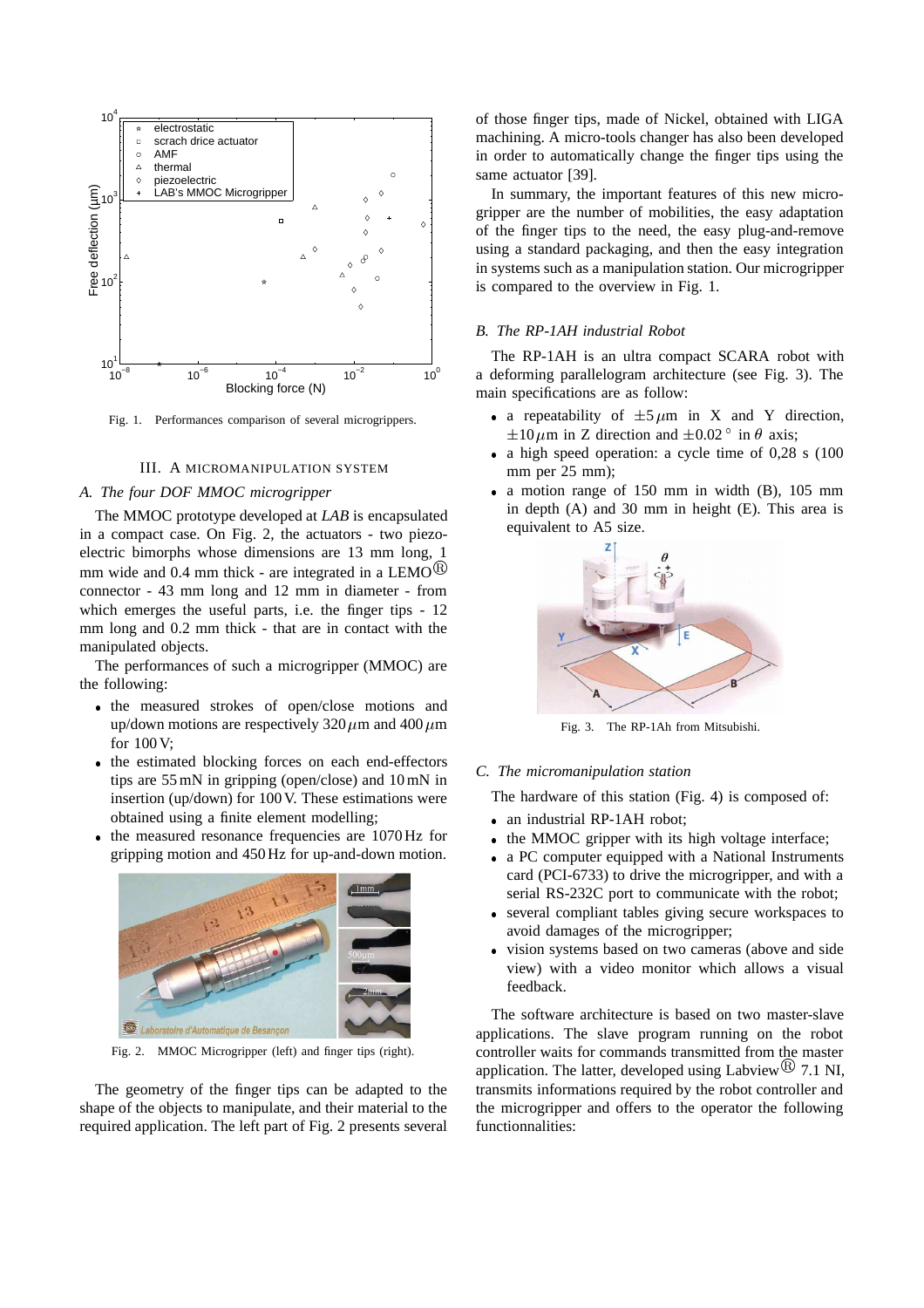- the calibration of the station, carried out only once, allows an easier programming of the robot trajectories and prevent collisions between the microgripper and its environment. To carry out that, two stages are necessary: to determine the tool transform related to the microgripper and to determine the compliant table reference frames.
- the teleoperated micromanipulation: this operating mode allows the operator, via the keyboard and a graphical interface, to control incremental displacements of the robot, in translation according to its xyz axes and rotation  $\theta$  around z axis, as well as the microgripper, in open-and-close and up-and-down of the fingers.
- the automatic positionning of objects: this mode allows, once an object is picked by the microgripper, to position it in an automatic way.



Fig. 4. The micromanipulation station.

#### *D. micromanipulation experiments*

We have used the micromanipulation station to achieve a complete calibration setup in order to perform teleoperated micromanipulations and automatic placements of submillimetric objects. All the experiments reported in these columns concern the micromanipulation of cubic microparts that measure 100 to 700  $\mu$ m in side. Some pictures, extracted from a video sequence, illustrate the functionnalities of the micromanipulation station (see Fig. 5 and 6).

First, the left picture of Fig. 5 shows the axis calibration of a compliant table. The procedure consists to determine the lower vertical limit  $z_0$  reached when the operator detects, by the means of lateral vision, a soft contact on the table with the finger tips of the gripper. This value is thus stored in the robot interface which manage as a new limit to avoid collisions.

The right picture illustrates the acquisition procedure to determine the tool transform. For each acquisition, the reference point, materialized by the center of a sharp needle, must be located at the center of the finger tips of the gripper. Three different robot locations are needed to compute the tool transform. Once this calibration transferred to the robot interface, the displacement and the rotation are referred to the end of the tool, i.e. the middle end of the finger tips for our MMOC microgripper.



Fig. 5. axis calibration of a compliant table and tool transform calibration.

The automatic mode is illustrated on Fig. 6. Starting from the top-left picture, i.e. a cube is already selected and hold between the finger tips of the gripper, the robot automatically goes to the second working table to place the object at the first programmed position. It comes back to allow the user the selection of an other cube and to place the object to the second programmed position. Then, the procedure can be repeated until filling up the sequence that consist to perform, here, a circular placement on the table as shown on the last picture.



Fig. 6. Teleoperated selection of cubes to perform an automated circular placement of these micro-objects.

#### IV. CONCLUSION

While the end-effectors are a crucial point of micromanipulation systems, the present overview show the great interest to solve micromanipulation problems using twofingered microgrippers with various approaches and actuation principles in order to propose efficient and reliable tools. We presented also a four DOF microgripper installed on a SCARA robot to obtain a semi-automatic micromanipulation station. Teleoperated micromanipulations and automatic positioning tasks were successfully carried out. In the future, in order to have a fully automatic micromanipulation station we need to implement vision processing for pattern and objects recognition and force sensing to avoid damages of the handled micro-objects and of the finger tips. For that, the resolution, the repeatability and the accuracy of the global system have to be finely measured. The integration of a micro-tool changer would make the station more flexible.